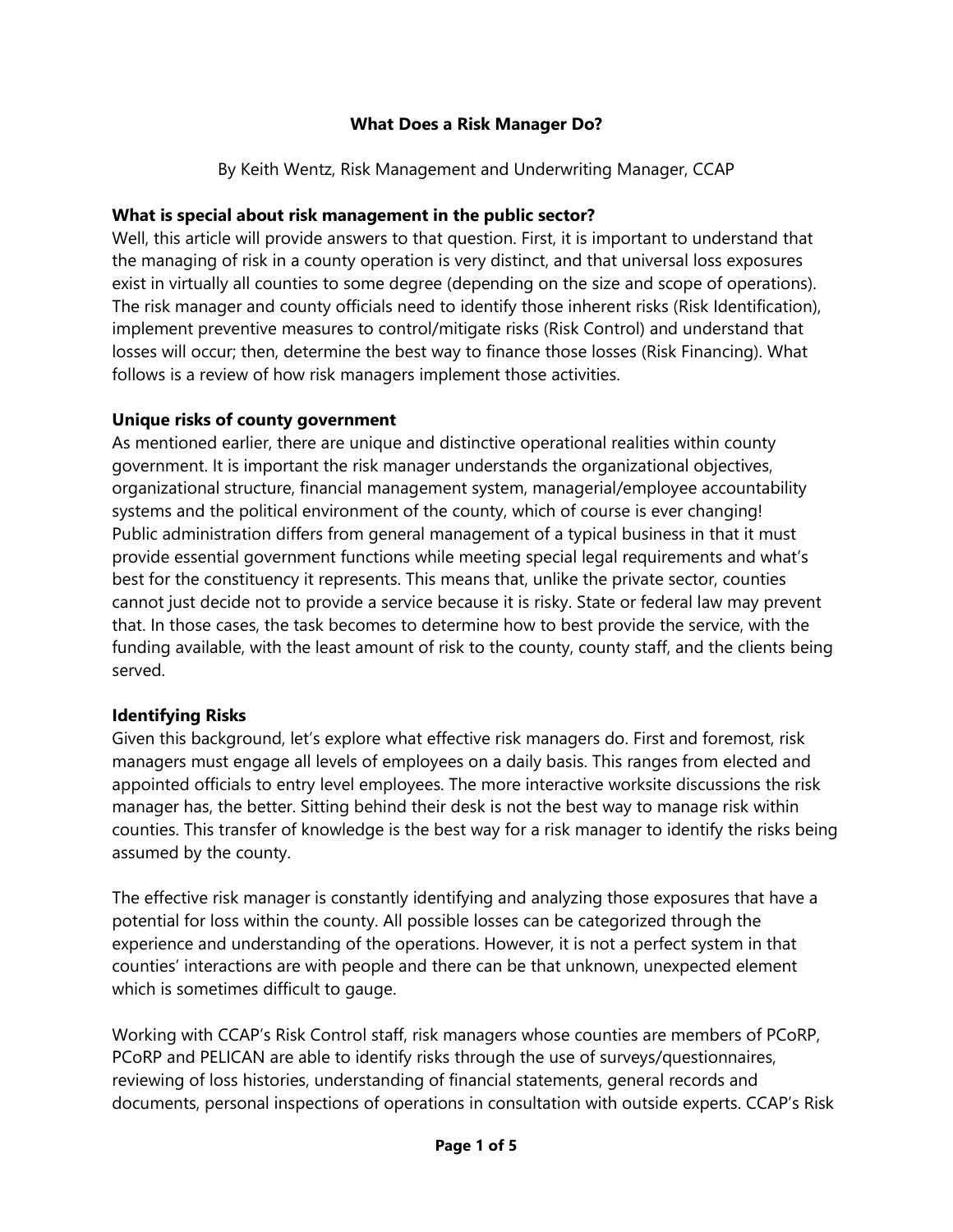Control staff are available to assist risk managers in their efforts and can provide advice about selection of outside experts.

Risk managers must consider a range of factors when assessing the risk and effects of loss for each type of property or county activity. All counties, regardless of their size, face potential losses from their operations and administrative functions. Key personnel, net income, and liability losses – workers' compensation or lawsuits resulting from employment practices (allegations of wrongful terminations, sexual harassment, workplace discrimination and more). In addition, risk managers must assist in the development and implementation of policies and procedures related to the operation of vehicles and equipment, and maintaining property, whether owned or leased. Risk managers also provide recommendations related to the collections of taxes, moneys, securities and fees.

# **Telling the county's story to insurers**

One essential aspect of risk identification is the information necessary to complete insurance coverage applications. This is the development of a database of the county's exposures: property, vehicles, number of employees, payroll and much more. This includes property values and appraisals, contents, vehicle data and values and descriptions of county operations. The risk manager is the one who is responsible for making sure the county's story is told to potential insurers, and the better the facts are, and the details about the risk management program the county has in place, the better the coverage will be. This also impacts the price and the amount of coverage the county will be able to buy. It also ensures the worst case scenario might not happen: when the county is liable for a claim for which is has no insurance coverage. This can happen if the insurer was not told of, for example, a county operation or project, or also if the insurance the county purchased did not include coverage for a specific type of exposure. You don't want to find this out when the claim is filed!

# **Compliance**

Working with the county human resources staff, the county solicitor or appointed legal counsel, the risk manager assists in the development of policies and procedures which ensure the daily performance of regulatory activities mandated by the state and federal government.

Counties have a distinctive legal status in that they are protected in state court actions by sovereign immunity. Laws commonly known as tort claim acts limit the degree of monetary liability for injuries and property damage. The activities of risk managers in the timely and accurate collection of incident reports and evidence related to same will aid in the defense of counties in both federal state courts.

Caution needs to be taken to understand that governmental immunity only protects the county from certain allegations, and is not absolute in terms of costs. In state court the limit of liability is \$500,000 but in federal court there are no immunities and no limits of liability.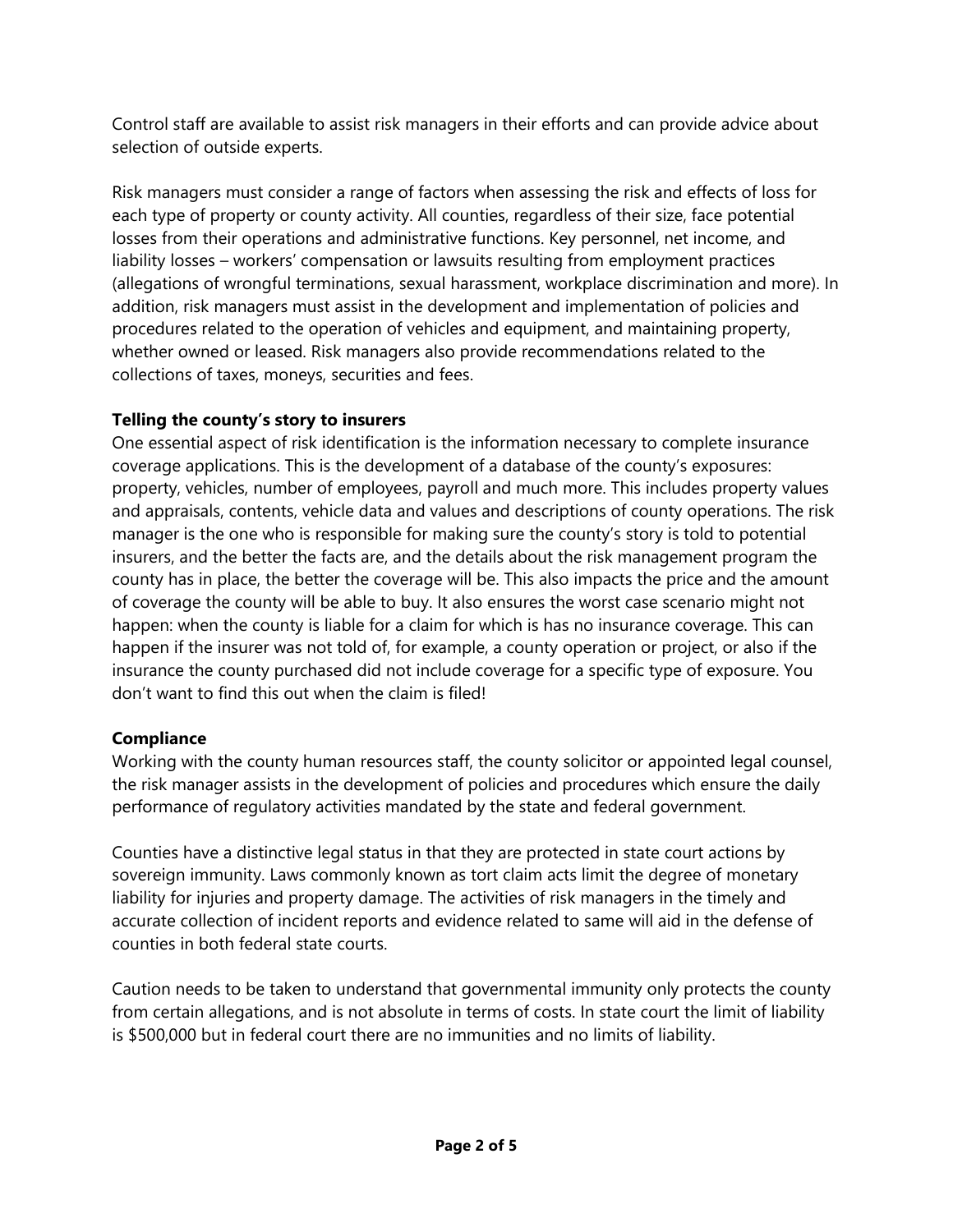#### **Risk Control**

After identifying potential losses, the risk manager develops and initiates risk control activities that are the most efficient and appropriate for their county. In most counties, the amount of money available to spend on losses is limited, so the implementation of effective risk control activities is the most effective way to prevent or minimize costs. Risk managers, working with all levels of staff, develop policies that help reduce costs, are efficient and meet the obligations and demands of the county's constituents. Risk control options include loss prevention and loss reduction, including exposure avoidance, segregation of loss exposures, and contractual transfer.

#### **Risk Financing**

Last, as noted earlier, no matter how great the risk management process in place, counties will suffer losses and will need to have in place risk financing options. Risk managers assist in the determination of what and how much money the county will need at various times to finance recovery from accidental losses. This is done in conjunction with county administrators, chief clerks, finance staff and the county's insurance producers. Risk managers provide essential information in forecasting risk financing needs, analyzing legal requirements that govern public risk financing arrangements, determine what risks should be retained or transferred, purchase of insurance policies and bonds that meet special coverage needs and choosing insurers that can best serve the county's risk financing needs.

Employing a risk manager assists counties in meeting both organizational and operational goals. Simply put, effective risk managers "help counties get stuff done safely." They focus on the big picture while assisting departments to meet their daily obligations. And, the positive financial impact risk managers create through their activities is easily quantified and should not be overlooked.

# **Sample responsibilities in a typical risk manager's job description**

- Identify and analyze risks, exposures and hazards to which the county, its employees and/or the general public may be exposed.
- Analyze exposures to determine the potential extent of financial loss, resulting from loss of productive staff, loss of properties, facilities and equipment. Also analyze the potential of legal action against the county and the resulting costs.
- Advise and report to managers, directors and the county commissioners the appropriate methods of avoiding and/or controlling the risk.
- Determine the most effective method of handling each risk and establish or recommend procedures for implementing a comprehensive program mitigate or control the risk.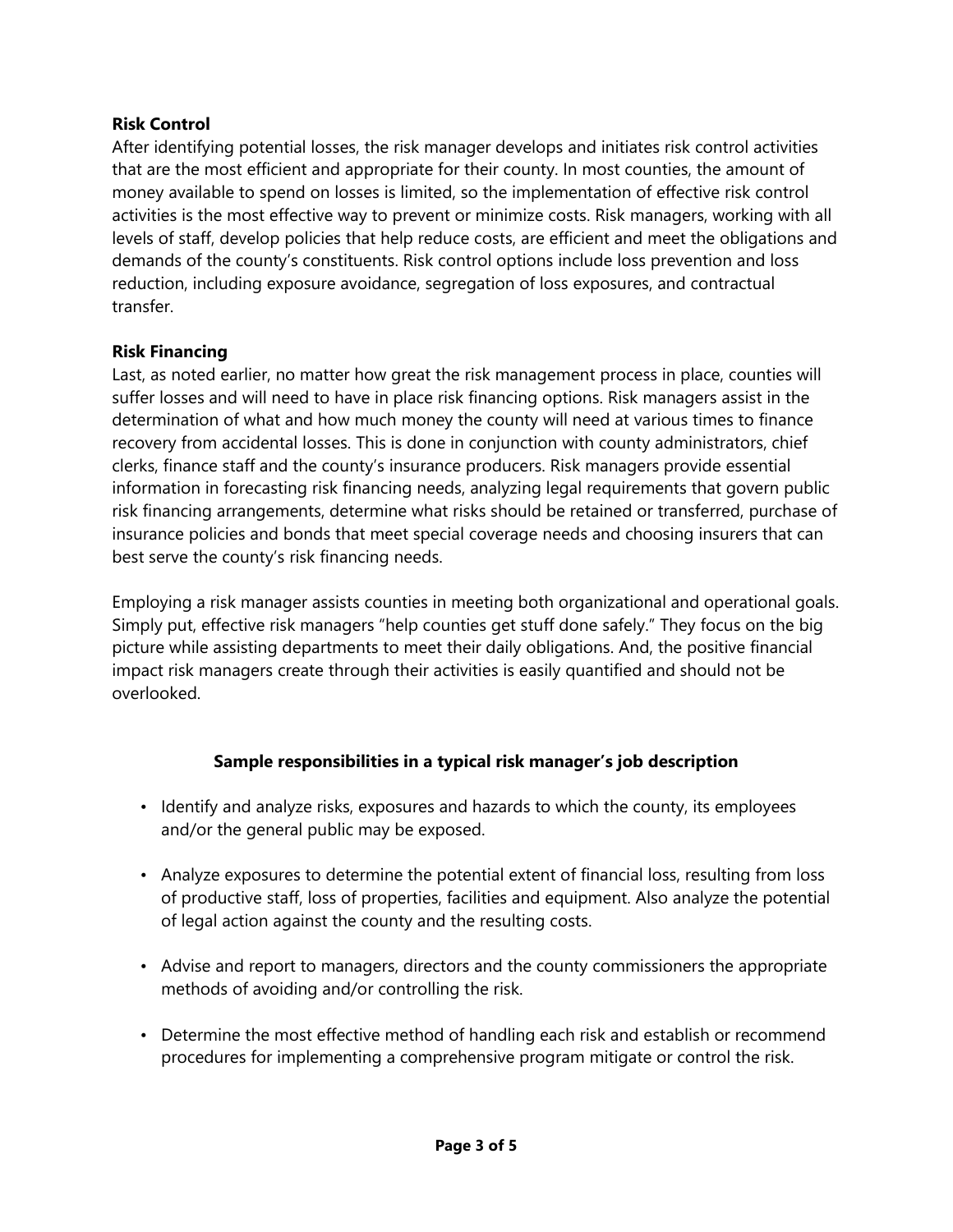- Monitor and evaluate losses, provide proper reporting to the insurance companies and maintain communication with insurance company personnel and legal counsel. Communicate with regulatory authorities as may be needed, and maintain open communication with county administration and other staff regarding the loss.
- Maintain all necessary documentation, including insurance policies, documentation of loss, loss runs, etc.
- Oversee and participate in county loss control or safety programs and committees. (Does not need to be the chairperson of each committee).
- Oversee or administer the fleet safety program.
- Develop and/or administer loss control programs that may be necessary for specific hazards or exposures.
- Make recommendations to the commissioners regarding the purchase of insurance, the transfer of risk, the funding of self-insurance (if any).
- Review insurance policies and other legal contracts that may affect liability exposures of the county. Work with the county solicitors and other legal counsel on contracts.
- Administer the reporting of all insurance claims to the appropriate insurance pool, insurance companies, departments and individuals. Administer communication with regulatory authorities as may be necessary. Establish procedures for the submission of accident reports and handling of claims.
- Propose cost-effective risk retention and transfer techniques.
- Design insurance programs that eliminate both overlaps and gaps in coverage.
- Monitor safety inspection and loss control services by producers and insurance companies.
- Provide support as requested by county counsel and insurers to defend third party liability suits.
- Provide ongoing advisory and consulting support to department heads concerning risk exposures

Scope of Responsibilities:

- Property for all County buildings and contents
- Commercial General Liability for all County operations
- Boiler & Machinery (Equipment Breakdown) coverages